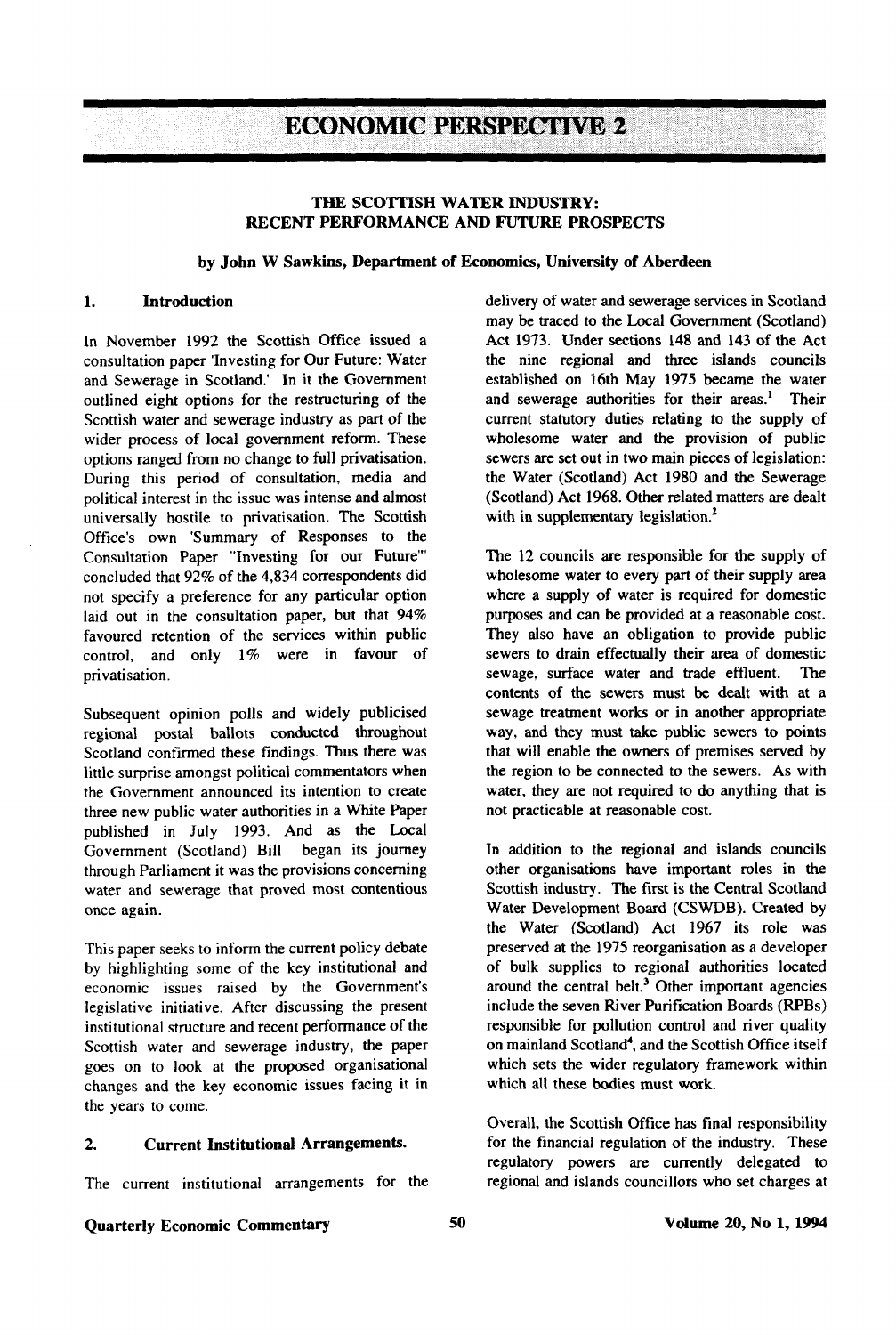a level high enough to cover annual expenditure. The councillors are in turn accountable to the local electorate. Funds for capital investment are allocated by the Scottish Office on an annual basis under section 94 of the Local Government (Scotland) Act 1973. These allocations are not cash sums but consents to incur capital expenditure up to stated limits. They are arrived at once regions have submitted capital expenditure plans which are examined and prioritised by Scottish Office engineers. Once the cash limits are agreed the final choice of priorities and the responsibility for managing each programme rests with the individual authorities.

Table 1 below highlights key statistics relating to the delivery of water services within this wider institutional framework. Scotland enjoys abundant water resources in comparison with other UK regions particularly the south east of England. Water abstraction is predominantly from surfacewater sources such as lochs and reservoirs, and little groundwater reaches the public supply. In terms of supply area Highland dwarfs all other regions and is larger than the largest English company (Anglian). At the other extreme the smallest Scottish region, Orkney, is larger than many areas served by water only companies  $(WoCs<sup>5</sup>)$  south of the border; and in general, variation by geographical area served is smaller in Scotland than in the rest of the UK.

Scotland has approximately 10% of the UK's total population 98.0% of whom are connected to the public water supply (99.0% in England and Wales) and 94.7% connected to public sewers (96.0% in England and Wales)<sup>6</sup>. However population density is generally much lower, being skewed away from the north and south and concentrated in the central belt. The measure of sparsity of population indicates 15,148 square metres per person for water and sewerage services in Scotland. This compares with the English and Welsh figures of 2,993 square metres per person for water and 3,075 square metres per person for sewerage. Although Scotland has densely populated regions, for example Lothian, variation in population density is much greater than in England and Wales.

In terms of capital and infrastructure assets the lengths of mains and sewers are used as proxy measures. The industry is capital intensive and given the large, sparsely populated areas to be covered the networks are extensive. This is reflected in summary statistics for the length of mains per head of population: 9.2 metres per head

in Scotland and 6.2 metres per head in England and Wales. But only Strathclyde has an infrastructure and output approaching that of one of the ten privatised water and sewerage companies in England and Wales. Overall the Scottish industry operates smaller units serving more sparsely populated areas, drawing on more abundant water resources than any other region in the UK.

# 3. **Recent Performance**

The recent performance of the industry is difficult to assess for several reasons. The main problem lies in choosing measures that will accurately reflect the operation of complex multifunctional organisations. Given the constraints of space and data availability it is necessary to be selective and for this reason only three measures of performance will be presented: charges, capital expenditure and employee numbers. These measures, more than the others, have been the focus of the recent political debate. At a local level, the issue of charges has concentrated the minds of water service departments, politicians and the electorate. European Union (EU) proposals for higher quality standards have led to plans being drawn up for unprecedented increases in the level of capital expenditure. And the prospect of private sector companies providing capital for these projects has raised questions of the future level of employment in this part of the public sector. So what is the evidence?

Tables 2 and 3 compare water and sewerage charges and expenditure for England & Wales and Scotland for the period 1989/90 to 1992/3. The dates are significant. In 1989 the ten regional water authorities of England and Wales were privatised and came under the regulatory auspices of the Office of Water Services (Ofwat). The economic regulatory settlement permitted companies to raise their prices well above the rate of inflation<sup>7</sup> and since then press reports and consumer bodies have frequently drawn attention to the increasing financial demands being made of English and Welsh customers. In contrast there has been much less publicity surrounding the increase in Scottish charges collected by the local councils.

Figures in these tables show that changes in household charges for water and sewerage services north and south of the border did not move very far out of line over this period. Although English and Welsh charges began from a higher base and although there are some difficulties in comparison due to the fact that charging was calculated on an

# **Quarterly Economic Commentary 51** 51 Volume 20, No 1, 1994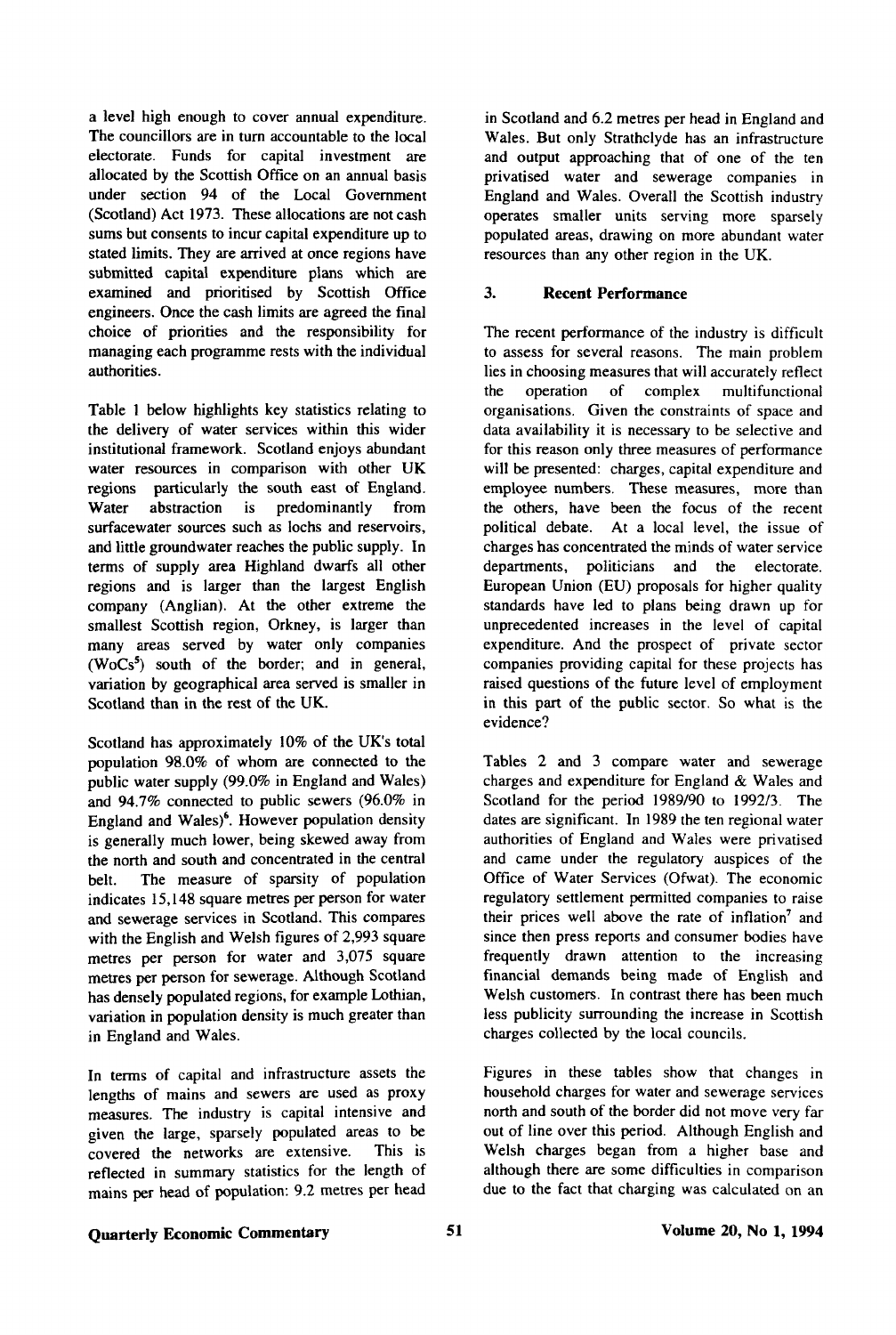individual rather than a household basis<sup>8</sup> the picture is clear. Claims that rises in Scottish bills have lagged well behind those in England and Wales appear to be exaggerated. The impression that Scottish consumers have escaped the large price rises experienced by their English and Welsh counterparts is misleading.

Behind the rapid price rise, particularly in England and Wales, lay the need for greatly increased capital expenditure in the wake of EU directives on drinking water quality and wastewater treatment'. In many areas there was also a certain amount of 'catching up' and renewal of decayed infrastructure.

Table 4 and Figure 1 indicate the path of capital expenditure over an eight year period spanning privatisation in England and Wales.

Although Scotland again works from a lower base the contrast between countries is clear. Despite Scottish capital expenditure rising steadily during the period the gap between it and the English and Welsh expenditure widened sharply in the post privatisation, post 1989, period. The pattern is a reflection of the public sector borrowing and spending constraints that the Scottish regions worked under. In England and Wales privatised companies were able to raise funds on the capital markets and rapidly undertake large projects. At present this option is not open to Scottish authorities. However, in order to meet EU legislative requirements similar projects will need to be undertaken in the near future.

The final measure of performance is manpower, or the number of employees. Given the differing regulatory regimes a priori one would expect sharper cost reduction incentives to exist in England and Wales post privatisation. This would imply greater cost reducing effort and accelerated staff reduction over that period. Table 5 gives a slightly less straightforward story.

Looking at Scotland first, very little change in staff numbers appears to have occurred over the ten year period reported above. Indeed most recently numbers of full time equivalent employees have increased. In England and Wales between 1984 and 1991 numbers fell consistently every year. But not only did the process not accelerate post 1989, in 1992 the numbers actually increased. Since then companies have announced large job losses over the next few years indicating a further decline in absolute terms of the numbers of workers.<sup>10</sup> No such announcements have yet been made for the Scottish industry. Overall this ten year period appears to have been one of greater employment stability for Scottish workers in the industry.

These three performance measures give little more than an outline of selected aspects of the industry's operation in recent years. But against this operation in recent years. background the Government determined to reform the institutional structure of the industry as part of the wider process of local government reform in Scotland. The involved political reasons for this need not detain us here. Economically, pressures were growing for higher levels of capital investment to meet the higher standards laid down in EU directives; and central Government took the view that the present systems for raising and allocating investment funds were inadequate.

## **4. Proposed Institutional Reforms**

The debate on the future of water services in Scotland may be traced to March 1991 when the Government announced a more general review of the structure of local government. Preliminary soundings were followed by a Scottish Office consultation paper on the future of water and sewerage services published in November 1992, and a White Paper in July 1993. The White Paper concluded that the best structure for the industry would be achieved by establishing 3 public water authorities outwith the structures of local government, with the Secretary of State for Scotland to appoint representatives to the various boards<sup>11</sup>. It was further suggested that public ownership could be combined with substantial private sector involvement in financing the large projected capital investment programme, following the Chancellor of the Exchequer's policy on private finance

The Parliamentary Bill began its journey through the House of Commons in December 1993. And as intimated in the White Paper it provides for three new water authorities - East, West and North<sup>12</sup> and the dissolution of the CSWDB. Assets are to be transferred from the regional and islands councils<sup>13</sup>, and for each new authority the Secretary of State will appoint all board members<sup>14</sup>. A new consumer body, the Scottish Water and Sewerage Customers Council, will be established to look after the consumers' interests. The Council will have three committees, one for each board and its members will be appointed by the Secretary of State. More importantly, the Council will have the power to approve the charging schemes for the new water

# **Quarterly Economic Commentary**  52 **Volume 20, No 1, 1994**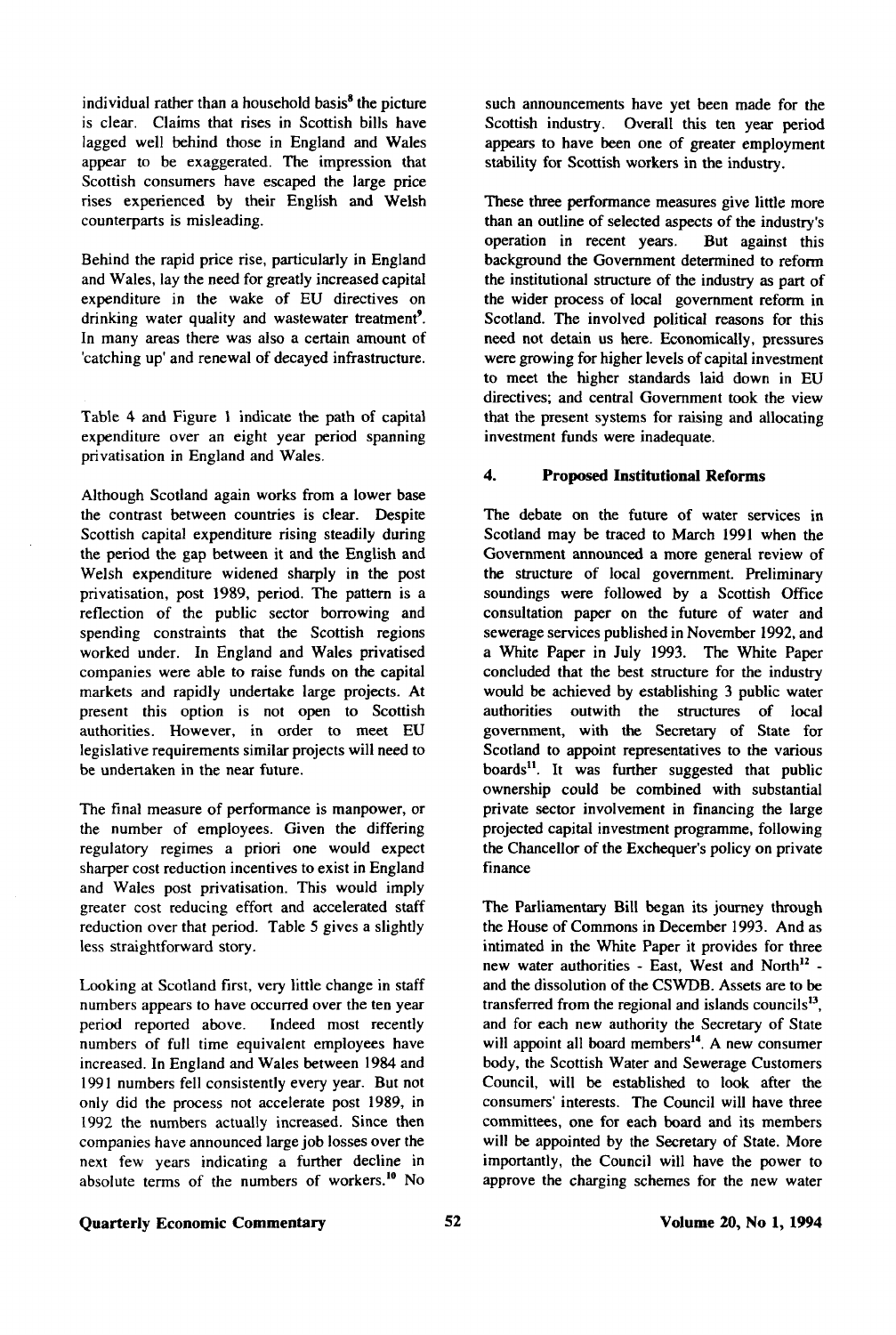authorities and may suggest modifications or amendments. The Secretary of State, however, will have the power to make final decisions on charging schemes, and to determine the outcome where there is a disagreement between the Customers Council and the authorities.

Although private finance initiatives will be encouraged by the Government in meeting future capital spending commitments, no new legislative provisions will be required for this. The Bill does require the authorities to break even financially and to achieve a minimum rate of return on their net assets. This rate of return will be laid down by the Secretary of State. Loans for the purposes of capital expenditure will be available from the National Loans Fund (NLF) however the Bill places a limit on total borrowing of £3 billion which may be increased by order of the Secretary of State to £4.5 billion. The Bill also contains amendments to the Water (Scotland) Act 1980 and the Sewerage (Scotland) Act 1968. Some of these remove restrictions on the operations of authorities outwith their geographical areas.

In total, the proposals amount to the most farreaching reform of the industry in at least twenty years. But what are the future economic prospects for the industry? And what will be the key economic issues driving industry policy over the next decade?

# **5. Economic Prospects**

Any discussion of the economic prospects for the Scottish water industry must begin with capital expenditure. This above all other issues will top management agendas for the foreseeable future. The scale of investment required to bring water and sewerage services up to European standards has already been alluded to. Of the current estimate of £5billion over 15 years, approximately half of this will go on quality improving measures and half will be spent on the maintenance and replacement of existing infrastructure.<sup>15</sup> In terms of the EU directives alone, Government estimates suggest that the drinking water directive will cost £1.2 billion and the urban waste water treatment directive £1.3 billion over this period.

The matter is further complicated by the Government's concern to remove water and sewerage expenditure from the Public Sector Borrowing Requirement (PSBR) and to encourage private finance in the delivery of the services<sup>16</sup>. Guidelines on so called BOO' (build own and

operate) and 'BOOT' (build, own, operate and transfer) schemes are already in place encouraging public authorities to investigate ways of cooperating with the private sector on the building and operation of new works. Given the overall limits on total borrowing laid out in the Local Government (Scotland) Bill which fall well short of the levels required to meet all the European obligations it is inevitable that some form of private sector involvement will emerge.

The up side of this according to some commentators, is that authorities will be free from many of the constraints and brakes on capital expenditure inherent in the system of 'section 94' consents currently in operation. Furthermore the prospect of private sector involvement implies a greater exposure to the competitive pressures of the capital market resulting in the more efficient allocation and use of resources. Rather than leading to the concentration of power in the hands of the Scottish Secretary it may be argued that this devolution of responsibility to operators will enable the large capital programmes to be undertaken at lower cost to the consumers of the services. The experience of England and Wales is relevant in this context, where private companies have delivered an ambitious programme of capital projects.

But despite the involvement of the private sector and the various grants made available through the EU, inevitably charges for water and sewerage services will rise throughout Scotland. Given that the Government will not finance the bulk of capital works from general taxation through a subsidy system, public authorities will have to pass on the part of the cost of this work not offset by efficiency savings. The question remains as to whether the public are prepared to pay for higher quality water services, or whether other expenditure should be given priority. In England and Wales the large price increases driven by new EU regulations are the subject of continual scrutiny by Ofwat, the economic regulator. Its Director General, Ian Byatt, has promoted several public consultation exercises designed to uncover consumer preferences. He has encouraged the Government to articulate its policy on the time scale for full implementation of the directives, and brought to public attention the whole  $\alpha$  and  $\alpha$  and  $\alpha$  and  $\alpha$  pay in  $\alpha$  and  $\alpha$  and  $\alpha$  and  $\alpha$  and  $\alpha$  and  $\alpha$  and  $\alpha$  and  $\alpha$ appropriate for the new Scottish bodies to conduct similar research in a co-ordinated approach to planning and scheduling price rises in the future. The extent of price rises will, in the end, depend on what political compromise is struck over the question of paying for quality.

# **Quarterly Economic Commentary 53** 53 Volume 20, No 1, 1994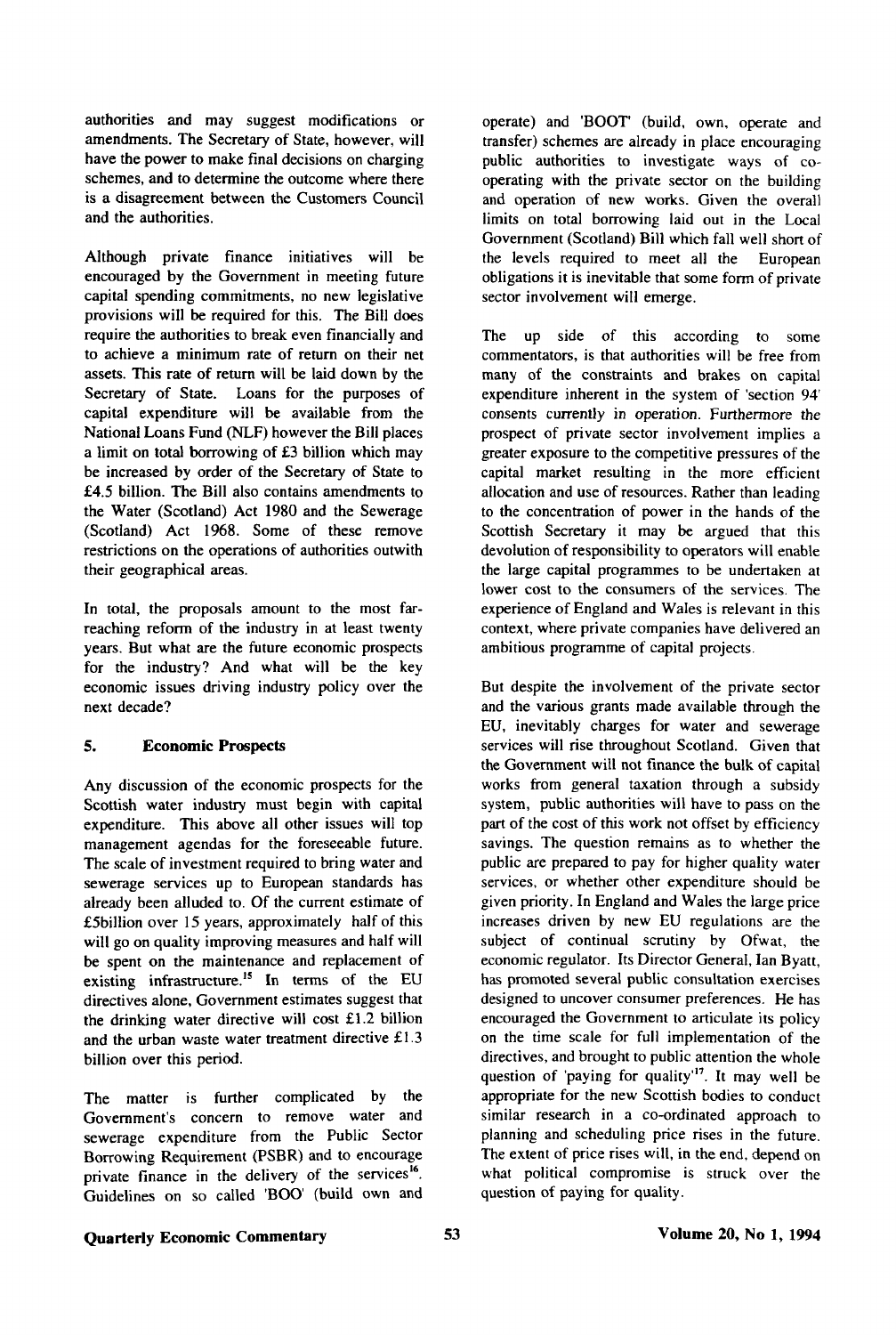Given the new regulatory environment in which the authorities will work there is likely to be greater pressure on each for the reduction of staff numbers as is currently happening in England and Wales. The adoption of a form of rate of return regulation may hasten the process and precipitate a decline in numbers in the Scottish industry not generally seen over the last decade. With less local authority representation and the staffing of boards with Scottish Office appointees there will very likely be a wholesale re-examination of working practices and staffing levels.

The reduction of local authority representation on the new water authority boards has raised for many the question of accountability. Many politicians have argued vociferously that effective democratic accountability would be diluted by the reforms. However there is other evidence to suggest that at best their case is exaggerated, at worst completely spurious. Before the Government's present review of Scottish local government comparatively little interest was shown by local politicians in water and sewerage services across Scotland as a whole. With some honourable exceptions, councillors saw water subcommittees of the councils as less attractive and lower profile outlets for their talents than say housing, education or health. Given their other duties and responsibilities very few were able to devote the time to acquire the technical expertise to enable them to challenge the decisions of their permanent water services staff. Furthermore it is unclear in what sense they were accountable to the electorate for water and sewerage decisions.

The prospect of a Scottish Water and Sewerage Customers Council with members appointed by the Secretary of State holds out the prospect of highly motivated people with industry-specific expertise scrutinising the proposals of authorities. This in turn implies that they will be better placed to challenge permanent officials on all aspects of their work. Again the democratic accountability link is unclear, but local government officials will not be removed from the system. They will serve on the Council, although final numbers are yet to be determined. The experience of the Consumer Service Committees and the Ofwat National Customer Council in England and Wales suggests that accountability and transparency in customer authority relationships will be enhanced rather than diminished by this particular reform.

6. **Conclusion** 

With less than two years to run until water and

sewerage assets are transferred to the 3 new Scottish water authorities the debate over appropriate levels of capital expenditure, prices, staffing levels and accountability looks set to intensify. Other questions concerning the role of economic and environmental regulators may well emerge as key policy issues. It remains to be seen how the Scottish Office will want to develop policy at a national level, and what - if any - influence it will have on European initiatives affecting the domestic industry.

But in the minds of opposition politicians and media commentators the reform process has raised another more interesting question. The formation of bodies of a similar scale to the privatised water and sewerage companies in England and Wales opens up the possibility of bringing the Scottish industry under the regulatory auspices of a body such as Ofwat<sup>18</sup>. But more significantly, it also does not finally close the door on full scale privatisation five or ten years hence.

#### **Bibliography.**

CRI (1994), 'The UK Water Industry : Water Services and Costs 1992/93', CIPFA, London.

McGilvray, J. (1993) 'Water and Sewerage in Scotland: A Review of responses to the Government's Consultation Paper', Economic Perspective, Quarterly Economic Commentary, Fraser of Allander Institute, vol 19, no 1, pp37-46.

McMaster, R. and Sawkins, J.W. (1993) 'The Water Industry in Scotland - Is Franchising Viable?' Fiscal Studies, vol 14, no 4, pp 1-13.

Ofwat (1993) 'Paying for Quality: The Political Perspective' Ofwat, Birmingham.

Scottish Office (1992) ' Water and Sewerage in Scotland: Investing for our Future', Scottish Office, Edinburgh.

Scottish Office (1993) 'Summary of Responses to the Consultation Paper "Investing for our Future'", Scottish Office, Edinburgh.

Water Services Association (1993) 'Waterfacts 1992', WSA Publications, Sheffield.

#### **Quarterly Economic Commentary**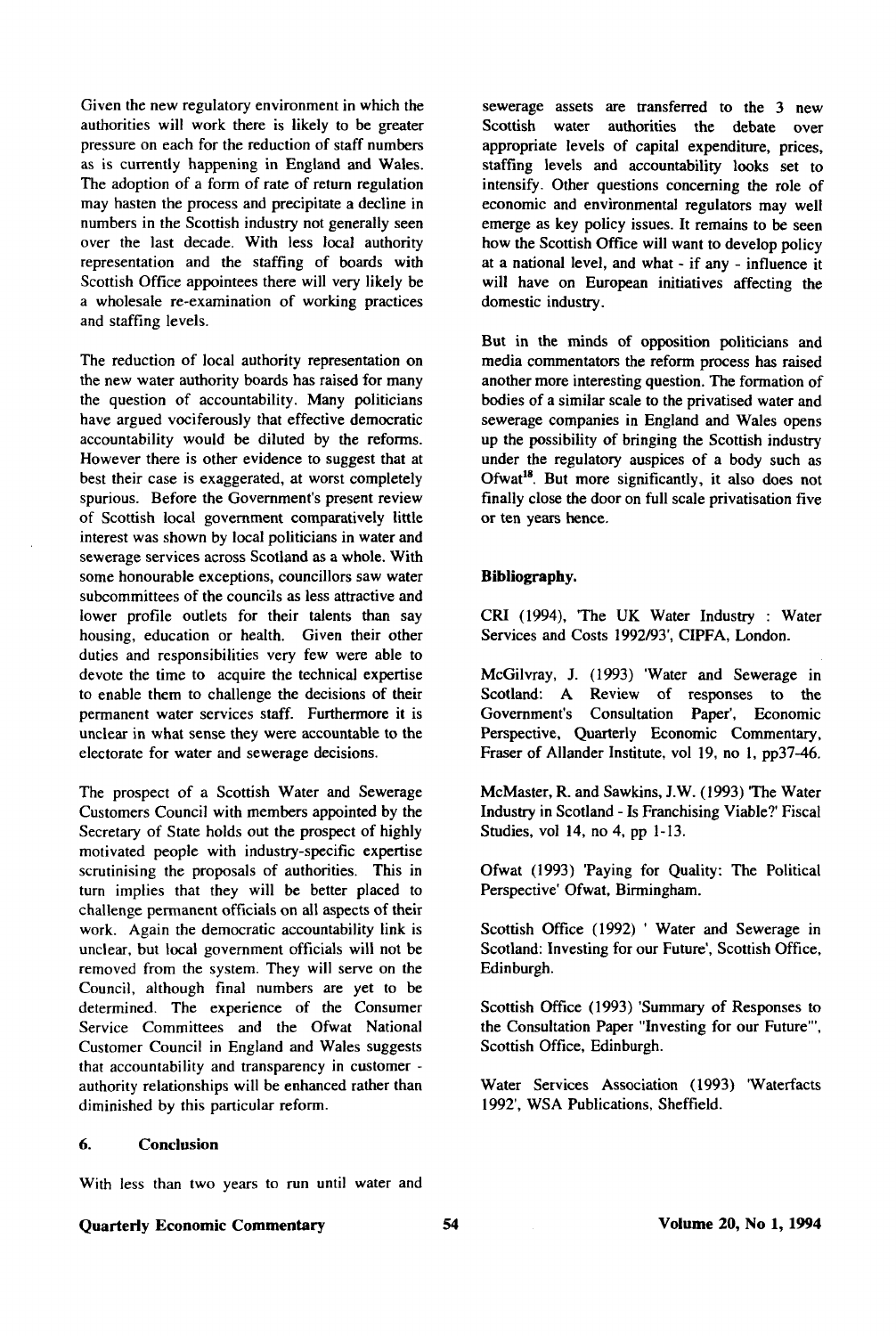|                                            | <b>AREA SERVED</b><br>(sq km) |          | <b>RESIDENT</b><br><b>POPULATION</b><br>(000s) |                 | <b>POPULATION</b><br><b>SPARSITY</b><br>(sq.m/person) |                 | <b>WATER</b><br><b>SUPPLY</b> | <b>LENGTH</b><br>OF<br><b>MAINS</b> | <b>LENGTH</b><br>OF<br><b>SEWERS</b> |
|--------------------------------------------|-------------------------------|----------|------------------------------------------------|-----------------|-------------------------------------------------------|-----------------|-------------------------------|-------------------------------------|--------------------------------------|
|                                            | Water                         | Sewerage | Water                                          | <b>Sewerage</b> | Water                                                 | <b>Sewerage</b> | <b>MVday</b>                  | km                                  | km.                                  |
| <b>Borders</b>                             | 4,714                         | 4,714    | 105                                            | 105             | 44,895                                                | 44,895          | 31.5                          | 1,390                               | 700                                  |
| Central                                    | 2,849                         | 2,636    | 386                                            | 273             | 7,381                                                 | 9,656           | 214.8                         | 2,415                               | 1,350                                |
| Dumfries & Galloway                        | 6,402                         | 6,402    | 148                                            | 148             | 43,257                                                | 43,257          | 72.6                          | 3,195                               | 600                                  |
| <b>Fife</b>                                | 1,554                         | 1,308    | 358                                            | 350             | 4,341                                                 | 3,737           | 142.5                         | 2,928                               | 1,880                                |
| Grampian                                   | 8,704                         | 8,704    | 522                                            | 522             | 16,674                                                | 16,674          | 170.0                         | 5,670                               | 3,350                                |
| <b>Highland</b>                            | 25,304                        | 25,304   | 206                                            | 206             | 122,835                                               | 122,835         | 93.2                          | 4,760                               | 1,047                                |
| Lothian                                    | 1,756                         | 1,756    | 751                                            | 751             | 2,338                                                 | 2,338           | 278.0                         | 5,280                               | 4,620                                |
| Strathclyde                                | 13.637                        | 13.850   | 2,178                                          | 2,291           | 6,261                                                 | 6,045           | 1,073.0                       | 14,500                              | 11,540                               |
| <b>Tayside</b>                             | 7,257                         | 7,503    | 387                                            | 395             | 18,752                                                | 18,995          | 125.3                         | 4,070                               | 1,740                                |
| Orkney                                     | 910                           | 910      | 20                                             | 20              | 45,500                                                | 45,500          | 11.3                          | 795                                 | 100                                  |
| Shetland                                   | 1,468                         | 1,468    | 23                                             | 23              | 63,826                                                | 63,826          | 12.8                          | 1,000                               | 530                                  |
| <b>Western Isles</b>                       | 2,898                         | 2,898    | 29                                             | 29              | 99.931                                                | 99.931          | 12.8                          | 950                                 | 370                                  |
|                                            |                               |          |                                                |                 |                                                       |                 |                               |                                     |                                      |
| <b>SCOTLAND</b><br><b>Totals /Averages</b> | 77,453                        | 77,453   | 5,113                                          | 5,113           | 15,148                                                | 15,148          | 2,237.8                       | 46,953                              | 27,827                               |

Source: Centre for the Study of Regulated Industries (CRI) The UK Water Industry: Water Services and Costs 1992/3'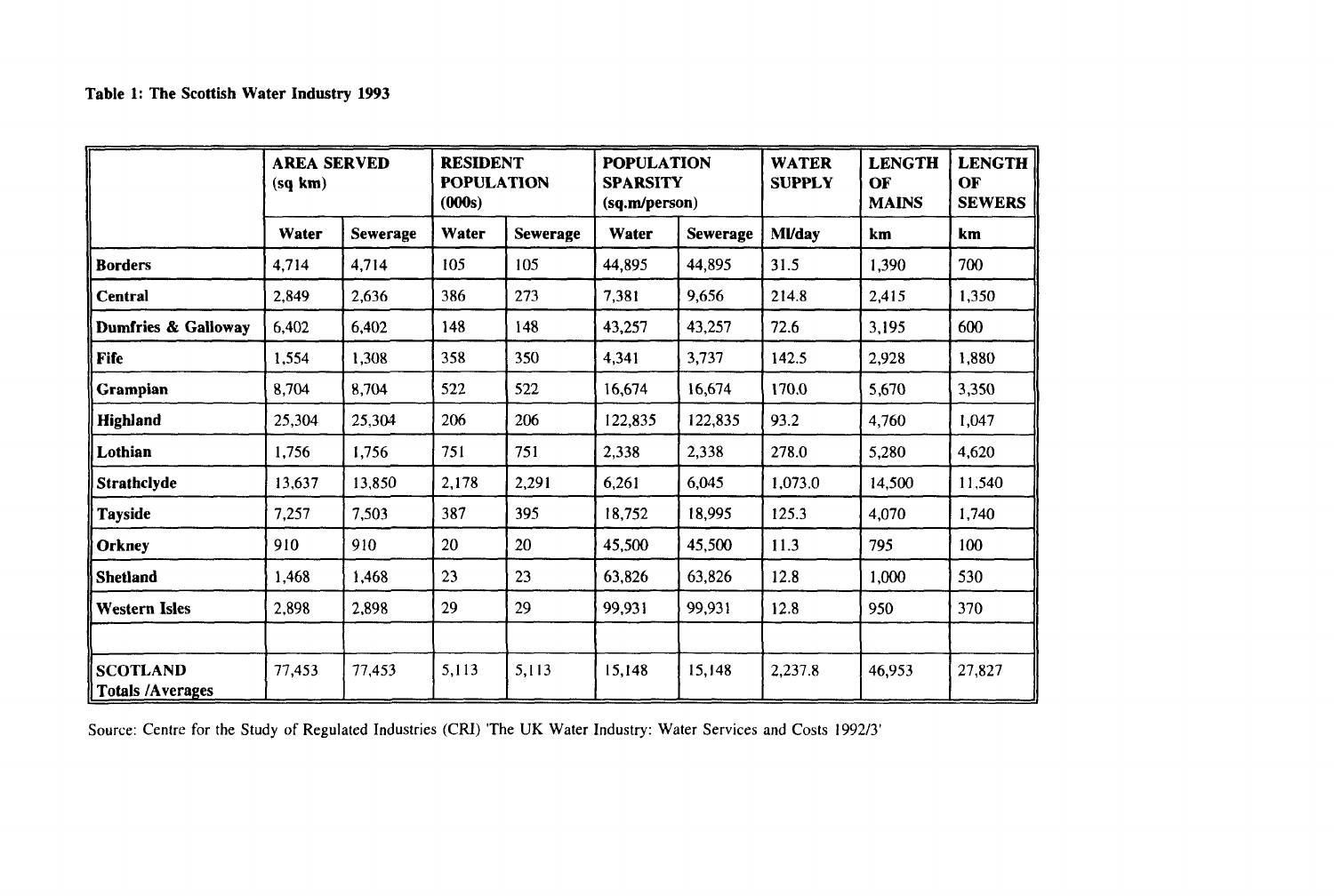# **Table 2: Water and Sewerage Expenditure - England and Wales**

|                                  | <b>Unmeasured Water Supply to</b><br><b>Households</b> |        |               | <b>Households</b> | <b>Unmeasured Sewerage to</b> |               | <b>Average Unmeasured Household</b><br>Bill |        |               |  |
|----------------------------------|--------------------------------------------------------|--------|---------------|-------------------|-------------------------------|---------------|---------------------------------------------|--------|---------------|--|
|                                  | 1989/90                                                | 1992/3 | <b>Change</b> | 1989/90           | 1992/3                        | <b>Change</b> | 1989/90                                     | 1992/3 | <b>Change</b> |  |
| Current<br>   Prices £           | 55.55                                                  | 81.38  | 46.5%         | 63.36             | 88.79                         | 40.1%         | 118.91                                      | 170.17 | 43.1%         |  |
| 1992/93<br>   Prices $\pounds$ * | 65.84                                                  | 81.38  | 23.6%         | 75.09             | 88.79                         | 18.2%         | 140.93                                      | 170.17 | 20.8%         |  |

Average unmeasured household bill for water and sewerage services in England and Wales.

## **Table 3: Water and Sewerage Expenditure - Scotland**

Estimated average expenditure per household. Charges for this period were levied per community charge payer.

|                                  | <b>Household Water Expenditure</b> |        |               |         | <b>Household Sewerage</b><br><b>Expenditure</b> |       |         | <b>Household Water and</b><br><b>Sewerage Expenditure</b> |               |  |
|----------------------------------|------------------------------------|--------|---------------|---------|-------------------------------------------------|-------|---------|-----------------------------------------------------------|---------------|--|
|                                  | 1989/90                            | 1992/3 | <b>Change</b> | 1989/90 | 1992/3<br><b>Change</b>                         |       | 1989/90 | 1992/3                                                    | <b>Change</b> |  |
| Current<br>   Prices £           | 36.23                              | 56.26  | 55.3%         | 36.69   | 45.99                                           | 25.3% | 72.92   | 102.25                                                    | 40.2%         |  |
| 1992/93<br>   Prices $\pounds$ * | 42.94                              | 56.26  | 31.0%         | 43.48   | 45.99                                           | 5.8%  | 86.42   | 102.25                                                    | 18.3%         |  |

\* Converted to 1992/3 prices using the all-items retail prices index.

Sources: Centre for the Study of Regulated Industries (CRI) 'The UK Water Industry: Charges for Services 1993. HC Debates 18 November 1992 c263-4w.

# **Table 4: Capital Expenditure**

|                          | <b>CAPITAL EXPENDITURE (£ MILLION)</b> |        |        |        |         |        |        |        |  |  |  |
|--------------------------|----------------------------------------|--------|--------|--------|---------|--------|--------|--------|--|--|--|
|                          | 1985/6                                 | 1986/7 | 1987/8 | 1988/9 | 1989/90 | 1990/1 | 1991/2 | 1992/3 |  |  |  |
| Scotland *               | 93.5                                   | 102.9  | 88.6   | 111.59 | 127.48  | 151.68 | 171.42 | 229.0  |  |  |  |
| England $\&$<br>Wales ** | 909.1                                  | 1048.9 | 1200.4 | 1345.3 | 1765.7  | 2525.4 | 3184.5 | 3082.8 |  |  |  |

Figures include revenue contributions and covenanted expenditure and well as expenditure by CSWDB.

Figures include expenditure by water & sewerage and water only companies.  $**$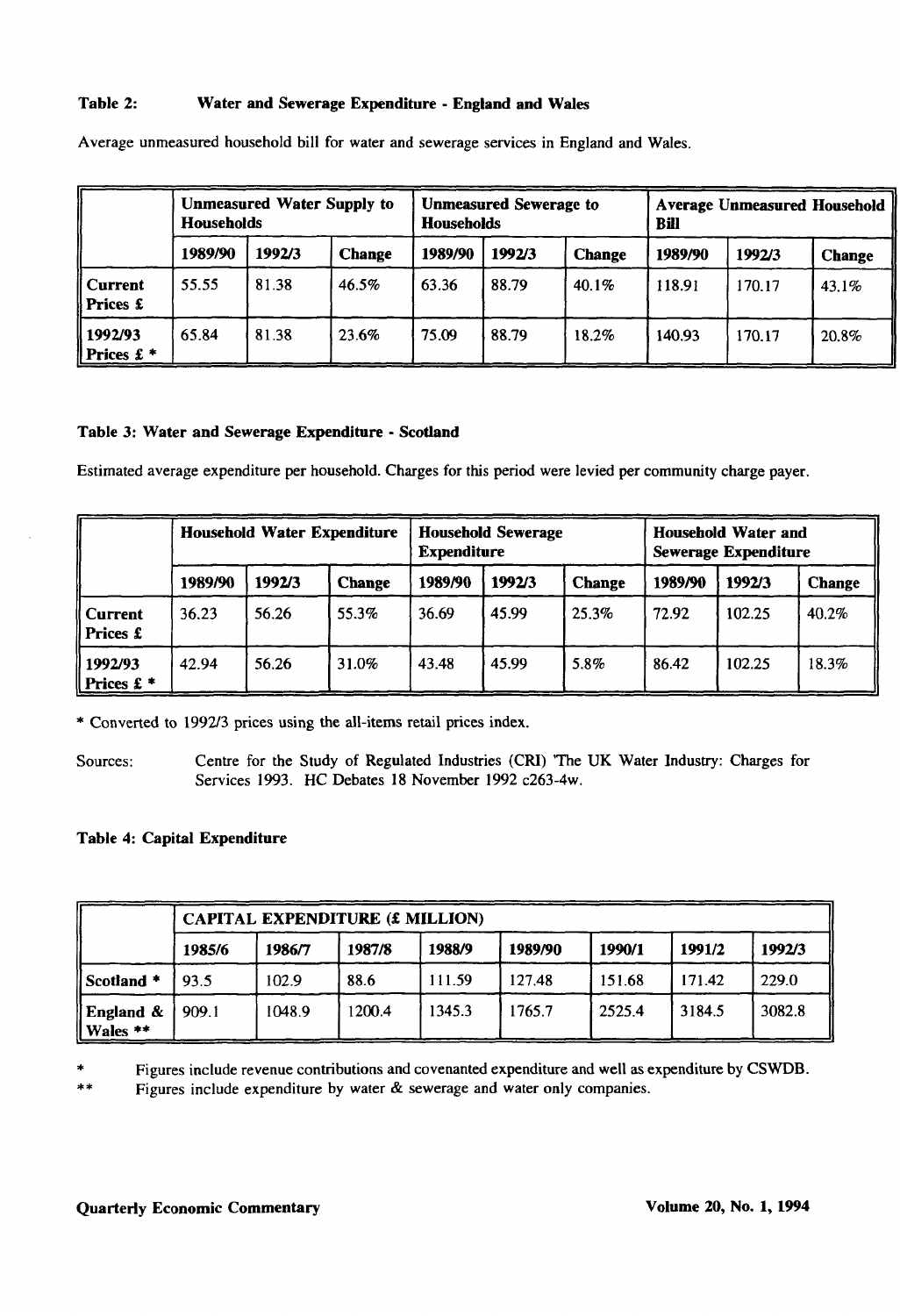# **FIGURE 1**



Sources: Waterfacts 1992, Water Services Association. The UK Water Industry: Water Services and Costs 1992/3, CRI.

## **Table 5 Manpower**

|                        | <b>Full Time Equivalent Employees at 31 March</b> |       |       |       |       |       |       |       |       |       |
|------------------------|---------------------------------------------------|-------|-------|-------|-------|-------|-------|-------|-------|-------|
|                        | 1984                                              | 1985  | 1986  | 1987  | 1988  | 1989  | 1990  | 1991  | 1992  | 1993  |
| Scotland               | 6144                                              | 6129  | 6155  | 6270  | 6194  | 6128  | 6096  | 6219  | 6274  | 6521  |
| England &<br>ll Wales* | 63175                                             | 59606 | 57502 | 56774 | 55356 | 54653 | 53906 | 51613 | 52589 | 52211 |

Figures include NRA staff, most of whom transferred from the regional water authorities in 1989. 1990 figures are an average over the year 1990/91.

Source: Waterfacts 1992 and 1991, Water Services Association The UK Water Industry Water Services and Costs 1992/93, CRI.